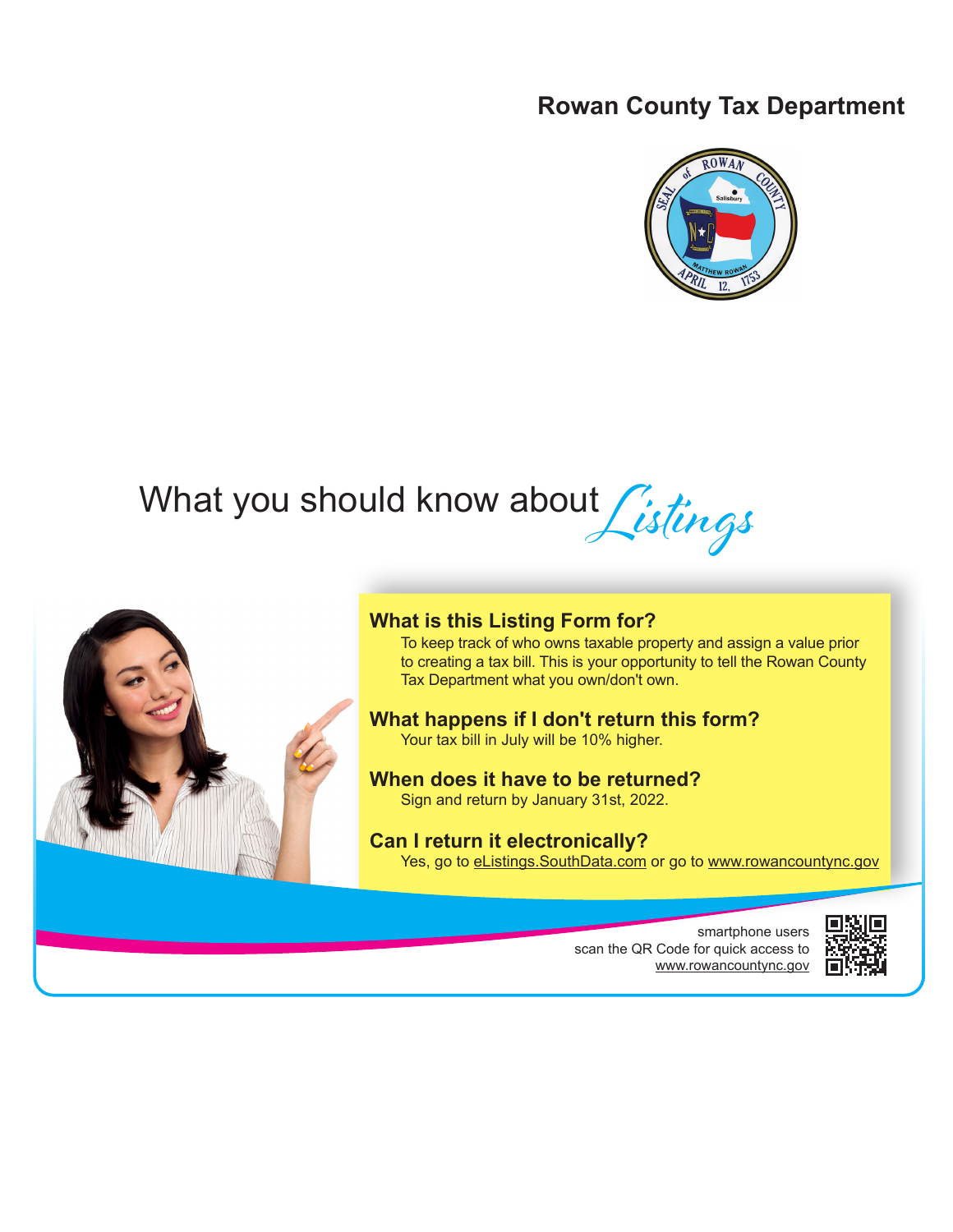#### **2022 ROWAN COUNTY PERSONAL PROPERTY LISTING COMPLETE AND RETURN BY JANUARY 31, 2022**

| RETURN TO: ROWAN COUNTY ASSESSORS OFFICE, PO BOX 1026, MOUNT AIRY, NC 27030 PHONE (704) 216-8558<br>IMPORTANT - Please make sure we have your correct mailing address. When<br>requesting name changes to real estate, include a copy of the legal docu-<br>ment validating the change (filed will, marriage license or death certificat<br>B)<br>$\mathbf{A}$<br>$HONE$ (HOME)<br>$\overline{\phantom{a}}$ (WORK)<br>(MOBILE)<br>$PHONE$ (HOME)<br>(WORK)<br>(MOBILE)<br>EMAIL __<br>The disclosure of the social security number is voluntary.<br><b>PARCEL ID#</b><br><b>ACCOUNT NUMBER</b><br>DIS#<br><b>PROPERTY LOCATION</b><br><b>LISTING#</b><br>Phone: (704) 216-8558<br>(704) 216-7984<br>Fax:<br>Smartphone users scan here $\rightarrow$<br><b>IMPORTANT</b><br>For All Sections Below - Mark through any items you sold or no longer own<br>prior to January 1, and provide name and address of new owner.<br>Mobile Home Section: Only List Single-wide Mobile Homes Below<br><b>MANUFACTURER</b><br><b>NAME OF MOBILE HOME PARK OR LOCATION</b><br><b>YEAR</b><br><b>SIZE</b><br>DIS#<br>X<br>X<br>X<br>X<br>X<br>X<br>X<br>X<br>X<br>X<br>X<br>X<br>X<br>CLASSIC CARS, AND PERMANENT MULTI-YEAR TRAILERS BELOW.<br><b>MAKE</b><br><b>YEAR</b><br><b>VEHICLE IDENTIFICATION NUMBER</b><br><b>BODY TYPE</b><br>DIS#<br><b>MODEL</b><br>OTHER PERSONAL PROPERTY SECTION: LIST ALL BOATS, OUTBOARD MOTORS, MOTORIZED WATERCRAFT AND JET-SKIS.<br><b>VESSEL ID#</b><br><b>MAKE</b><br><b>MODEL</b><br><b>YEAR</b><br><b>LENGTH</b><br><b>HP</b><br>DIS#<br>Dogs and Cats Section - List the number of dogs and cats owned by you on January 1.<br><b>Dogs</b><br>Cats<br>See reverse side for Information on Homestead<br>Date:<br>Signature: |                                                    | TAX ACCOUNT NO. | FIRE DISTRICT# |  | <b>LISTING NO.</b> |  |
|----------------------------------------------------------------------------------------------------------------------------------------------------------------------------------------------------------------------------------------------------------------------------------------------------------------------------------------------------------------------------------------------------------------------------------------------------------------------------------------------------------------------------------------------------------------------------------------------------------------------------------------------------------------------------------------------------------------------------------------------------------------------------------------------------------------------------------------------------------------------------------------------------------------------------------------------------------------------------------------------------------------------------------------------------------------------------------------------------------------------------------------------------------------------------------------------------------------------------------------------------------------------------------------------------------------------------------------------------------------------------------------------------------------------------------------------------------------------------------------------------------------------------------------------------------------------------------------------------------------------------------------------------------------------------------------------------------------------------------------------------------|----------------------------------------------------|-----------------|----------------|--|--------------------|--|
|                                                                                                                                                                                                                                                                                                                                                                                                                                                                                                                                                                                                                                                                                                                                                                                                                                                                                                                                                                                                                                                                                                                                                                                                                                                                                                                                                                                                                                                                                                                                                                                                                                                                                                                                                          |                                                    |                 |                |  |                    |  |
| LL.<br><b>OFFICE USE</b><br>UNTAGGED MOTOR VEHICLE SECTION: LIST ALL UNTAGGED MOTOR VEHICLES YOU OWNED JANUARY 1, INCLUDING ANTIQUE AND<br><b>OFFICE USE</b><br><b>OFFICE USE</b>                                                                                                                                                                                                                                                                                                                                                                                                                                                                                                                                                                                                                                                                                                                                                                                                                                                                                                                                                                                                                                                                                                                                                                                                                                                                                                                                                                                                                                                                                                                                                                        |                                                    |                 |                |  |                    |  |
|                                                                                                                                                                                                                                                                                                                                                                                                                                                                                                                                                                                                                                                                                                                                                                                                                                                                                                                                                                                                                                                                                                                                                                                                                                                                                                                                                                                                                                                                                                                                                                                                                                                                                                                                                          |                                                    |                 |                |  |                    |  |
|                                                                                                                                                                                                                                                                                                                                                                                                                                                                                                                                                                                                                                                                                                                                                                                                                                                                                                                                                                                                                                                                                                                                                                                                                                                                                                                                                                                                                                                                                                                                                                                                                                                                                                                                                          |                                                    |                 |                |  |                    |  |
|                                                                                                                                                                                                                                                                                                                                                                                                                                                                                                                                                                                                                                                                                                                                                                                                                                                                                                                                                                                                                                                                                                                                                                                                                                                                                                                                                                                                                                                                                                                                                                                                                                                                                                                                                          |                                                    |                 |                |  |                    |  |
|                                                                                                                                                                                                                                                                                                                                                                                                                                                                                                                                                                                                                                                                                                                                                                                                                                                                                                                                                                                                                                                                                                                                                                                                                                                                                                                                                                                                                                                                                                                                                                                                                                                                                                                                                          |                                                    |                 |                |  |                    |  |
|                                                                                                                                                                                                                                                                                                                                                                                                                                                                                                                                                                                                                                                                                                                                                                                                                                                                                                                                                                                                                                                                                                                                                                                                                                                                                                                                                                                                                                                                                                                                                                                                                                                                                                                                                          |                                                    |                 |                |  |                    |  |
|                                                                                                                                                                                                                                                                                                                                                                                                                                                                                                                                                                                                                                                                                                                                                                                                                                                                                                                                                                                                                                                                                                                                                                                                                                                                                                                                                                                                                                                                                                                                                                                                                                                                                                                                                          |                                                    |                 |                |  |                    |  |
|                                                                                                                                                                                                                                                                                                                                                                                                                                                                                                                                                                                                                                                                                                                                                                                                                                                                                                                                                                                                                                                                                                                                                                                                                                                                                                                                                                                                                                                                                                                                                                                                                                                                                                                                                          |                                                    |                 |                |  |                    |  |
|                                                                                                                                                                                                                                                                                                                                                                                                                                                                                                                                                                                                                                                                                                                                                                                                                                                                                                                                                                                                                                                                                                                                                                                                                                                                                                                                                                                                                                                                                                                                                                                                                                                                                                                                                          |                                                    |                 |                |  |                    |  |
|                                                                                                                                                                                                                                                                                                                                                                                                                                                                                                                                                                                                                                                                                                                                                                                                                                                                                                                                                                                                                                                                                                                                                                                                                                                                                                                                                                                                                                                                                                                                                                                                                                                                                                                                                          |                                                    |                 |                |  |                    |  |
|                                                                                                                                                                                                                                                                                                                                                                                                                                                                                                                                                                                                                                                                                                                                                                                                                                                                                                                                                                                                                                                                                                                                                                                                                                                                                                                                                                                                                                                                                                                                                                                                                                                                                                                                                          |                                                    |                 |                |  |                    |  |
|                                                                                                                                                                                                                                                                                                                                                                                                                                                                                                                                                                                                                                                                                                                                                                                                                                                                                                                                                                                                                                                                                                                                                                                                                                                                                                                                                                                                                                                                                                                                                                                                                                                                                                                                                          |                                                    |                 |                |  |                    |  |
|                                                                                                                                                                                                                                                                                                                                                                                                                                                                                                                                                                                                                                                                                                                                                                                                                                                                                                                                                                                                                                                                                                                                                                                                                                                                                                                                                                                                                                                                                                                                                                                                                                                                                                                                                          |                                                    |                 |                |  |                    |  |
|                                                                                                                                                                                                                                                                                                                                                                                                                                                                                                                                                                                                                                                                                                                                                                                                                                                                                                                                                                                                                                                                                                                                                                                                                                                                                                                                                                                                                                                                                                                                                                                                                                                                                                                                                          |                                                    |                 |                |  |                    |  |
|                                                                                                                                                                                                                                                                                                                                                                                                                                                                                                                                                                                                                                                                                                                                                                                                                                                                                                                                                                                                                                                                                                                                                                                                                                                                                                                                                                                                                                                                                                                                                                                                                                                                                                                                                          |                                                    |                 |                |  |                    |  |
|                                                                                                                                                                                                                                                                                                                                                                                                                                                                                                                                                                                                                                                                                                                                                                                                                                                                                                                                                                                                                                                                                                                                                                                                                                                                                                                                                                                                                                                                                                                                                                                                                                                                                                                                                          |                                                    |                 |                |  |                    |  |
|                                                                                                                                                                                                                                                                                                                                                                                                                                                                                                                                                                                                                                                                                                                                                                                                                                                                                                                                                                                                                                                                                                                                                                                                                                                                                                                                                                                                                                                                                                                                                                                                                                                                                                                                                          |                                                    |                 |                |  |                    |  |
|                                                                                                                                                                                                                                                                                                                                                                                                                                                                                                                                                                                                                                                                                                                                                                                                                                                                                                                                                                                                                                                                                                                                                                                                                                                                                                                                                                                                                                                                                                                                                                                                                                                                                                                                                          |                                                    |                 |                |  |                    |  |
|                                                                                                                                                                                                                                                                                                                                                                                                                                                                                                                                                                                                                                                                                                                                                                                                                                                                                                                                                                                                                                                                                                                                                                                                                                                                                                                                                                                                                                                                                                                                                                                                                                                                                                                                                          |                                                    |                 |                |  |                    |  |
|                                                                                                                                                                                                                                                                                                                                                                                                                                                                                                                                                                                                                                                                                                                                                                                                                                                                                                                                                                                                                                                                                                                                                                                                                                                                                                                                                                                                                                                                                                                                                                                                                                                                                                                                                          |                                                    |                 |                |  |                    |  |
|                                                                                                                                                                                                                                                                                                                                                                                                                                                                                                                                                                                                                                                                                                                                                                                                                                                                                                                                                                                                                                                                                                                                                                                                                                                                                                                                                                                                                                                                                                                                                                                                                                                                                                                                                          |                                                    |                 |                |  |                    |  |
|                                                                                                                                                                                                                                                                                                                                                                                                                                                                                                                                                                                                                                                                                                                                                                                                                                                                                                                                                                                                                                                                                                                                                                                                                                                                                                                                                                                                                                                                                                                                                                                                                                                                                                                                                          |                                                    |                 |                |  |                    |  |
|                                                                                                                                                                                                                                                                                                                                                                                                                                                                                                                                                                                                                                                                                                                                                                                                                                                                                                                                                                                                                                                                                                                                                                                                                                                                                                                                                                                                                                                                                                                                                                                                                                                                                                                                                          |                                                    |                 |                |  |                    |  |
|                                                                                                                                                                                                                                                                                                                                                                                                                                                                                                                                                                                                                                                                                                                                                                                                                                                                                                                                                                                                                                                                                                                                                                                                                                                                                                                                                                                                                                                                                                                                                                                                                                                                                                                                                          |                                                    |                 |                |  |                    |  |
|                                                                                                                                                                                                                                                                                                                                                                                                                                                                                                                                                                                                                                                                                                                                                                                                                                                                                                                                                                                                                                                                                                                                                                                                                                                                                                                                                                                                                                                                                                                                                                                                                                                                                                                                                          |                                                    |                 |                |  |                    |  |
|                                                                                                                                                                                                                                                                                                                                                                                                                                                                                                                                                                                                                                                                                                                                                                                                                                                                                                                                                                                                                                                                                                                                                                                                                                                                                                                                                                                                                                                                                                                                                                                                                                                                                                                                                          |                                                    |                 |                |  |                    |  |
|                                                                                                                                                                                                                                                                                                                                                                                                                                                                                                                                                                                                                                                                                                                                                                                                                                                                                                                                                                                                                                                                                                                                                                                                                                                                                                                                                                                                                                                                                                                                                                                                                                                                                                                                                          |                                                    |                 |                |  |                    |  |
|                                                                                                                                                                                                                                                                                                                                                                                                                                                                                                                                                                                                                                                                                                                                                                                                                                                                                                                                                                                                                                                                                                                                                                                                                                                                                                                                                                                                                                                                                                                                                                                                                                                                                                                                                          |                                                    |                 |                |  |                    |  |
|                                                                                                                                                                                                                                                                                                                                                                                                                                                                                                                                                                                                                                                                                                                                                                                                                                                                                                                                                                                                                                                                                                                                                                                                                                                                                                                                                                                                                                                                                                                                                                                                                                                                                                                                                          |                                                    |                 |                |  |                    |  |
|                                                                                                                                                                                                                                                                                                                                                                                                                                                                                                                                                                                                                                                                                                                                                                                                                                                                                                                                                                                                                                                                                                                                                                                                                                                                                                                                                                                                                                                                                                                                                                                                                                                                                                                                                          |                                                    |                 |                |  |                    |  |
|                                                                                                                                                                                                                                                                                                                                                                                                                                                                                                                                                                                                                                                                                                                                                                                                                                                                                                                                                                                                                                                                                                                                                                                                                                                                                                                                                                                                                                                                                                                                                                                                                                                                                                                                                          |                                                    |                 |                |  |                    |  |
|                                                                                                                                                                                                                                                                                                                                                                                                                                                                                                                                                                                                                                                                                                                                                                                                                                                                                                                                                                                                                                                                                                                                                                                                                                                                                                                                                                                                                                                                                                                                                                                                                                                                                                                                                          |                                                    |                 |                |  |                    |  |
|                                                                                                                                                                                                                                                                                                                                                                                                                                                                                                                                                                                                                                                                                                                                                                                                                                                                                                                                                                                                                                                                                                                                                                                                                                                                                                                                                                                                                                                                                                                                                                                                                                                                                                                                                          |                                                    |                 |                |  |                    |  |
|                                                                                                                                                                                                                                                                                                                                                                                                                                                                                                                                                                                                                                                                                                                                                                                                                                                                                                                                                                                                                                                                                                                                                                                                                                                                                                                                                                                                                                                                                                                                                                                                                                                                                                                                                          |                                                    |                 |                |  |                    |  |
|                                                                                                                                                                                                                                                                                                                                                                                                                                                                                                                                                                                                                                                                                                                                                                                                                                                                                                                                                                                                                                                                                                                                                                                                                                                                                                                                                                                                                                                                                                                                                                                                                                                                                                                                                          |                                                    |                 |                |  |                    |  |
|                                                                                                                                                                                                                                                                                                                                                                                                                                                                                                                                                                                                                                                                                                                                                                                                                                                                                                                                                                                                                                                                                                                                                                                                                                                                                                                                                                                                                                                                                                                                                                                                                                                                                                                                                          |                                                    |                 |                |  |                    |  |
|                                                                                                                                                                                                                                                                                                                                                                                                                                                                                                                                                                                                                                                                                                                                                                                                                                                                                                                                                                                                                                                                                                                                                                                                                                                                                                                                                                                                                                                                                                                                                                                                                                                                                                                                                          |                                                    |                 |                |  |                    |  |
|                                                                                                                                                                                                                                                                                                                                                                                                                                                                                                                                                                                                                                                                                                                                                                                                                                                                                                                                                                                                                                                                                                                                                                                                                                                                                                                                                                                                                                                                                                                                                                                                                                                                                                                                                          |                                                    |                 |                |  |                    |  |
|                                                                                                                                                                                                                                                                                                                                                                                                                                                                                                                                                                                                                                                                                                                                                                                                                                                                                                                                                                                                                                                                                                                                                                                                                                                                                                                                                                                                                                                                                                                                                                                                                                                                                                                                                          |                                                    |                 |                |  |                    |  |
|                                                                                                                                                                                                                                                                                                                                                                                                                                                                                                                                                                                                                                                                                                                                                                                                                                                                                                                                                                                                                                                                                                                                                                                                                                                                                                                                                                                                                                                                                                                                                                                                                                                                                                                                                          |                                                    |                 |                |  |                    |  |
|                                                                                                                                                                                                                                                                                                                                                                                                                                                                                                                                                                                                                                                                                                                                                                                                                                                                                                                                                                                                                                                                                                                                                                                                                                                                                                                                                                                                                                                                                                                                                                                                                                                                                                                                                          |                                                    |                 |                |  |                    |  |
|                                                                                                                                                                                                                                                                                                                                                                                                                                                                                                                                                                                                                                                                                                                                                                                                                                                                                                                                                                                                                                                                                                                                                                                                                                                                                                                                                                                                                                                                                                                                                                                                                                                                                                                                                          | <b>DESCRIPTION</b>                                 |                 |                |  |                    |  |
|                                                                                                                                                                                                                                                                                                                                                                                                                                                                                                                                                                                                                                                                                                                                                                                                                                                                                                                                                                                                                                                                                                                                                                                                                                                                                                                                                                                                                                                                                                                                                                                                                                                                                                                                                          |                                                    |                 |                |  |                    |  |
|                                                                                                                                                                                                                                                                                                                                                                                                                                                                                                                                                                                                                                                                                                                                                                                                                                                                                                                                                                                                                                                                                                                                                                                                                                                                                                                                                                                                                                                                                                                                                                                                                                                                                                                                                          |                                                    |                 |                |  |                    |  |
|                                                                                                                                                                                                                                                                                                                                                                                                                                                                                                                                                                                                                                                                                                                                                                                                                                                                                                                                                                                                                                                                                                                                                                                                                                                                                                                                                                                                                                                                                                                                                                                                                                                                                                                                                          |                                                    |                 |                |  |                    |  |
|                                                                                                                                                                                                                                                                                                                                                                                                                                                                                                                                                                                                                                                                                                                                                                                                                                                                                                                                                                                                                                                                                                                                                                                                                                                                                                                                                                                                                                                                                                                                                                                                                                                                                                                                                          | Outboard Motor<br>Outboard Motor<br>Outboard Motor |                 |                |  |                    |  |

**Exemption Application for Property Tax Relief**